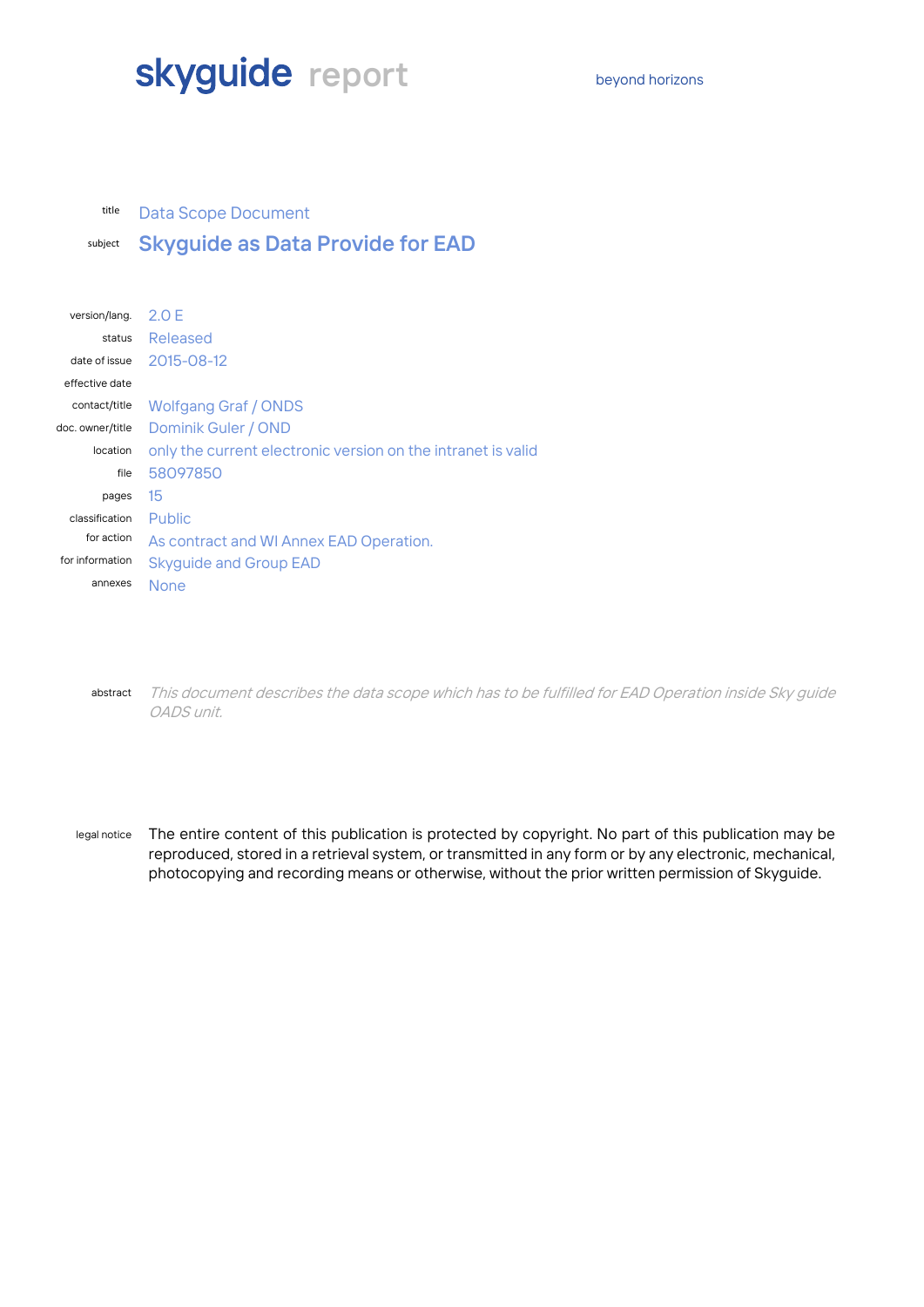#### **Contents**

| 1              | <b>History of changes</b>             | 3              |
|----------------|---------------------------------------|----------------|
| $\overline{2}$ | <b>References</b>                     | $\overline{4}$ |
| 3              | Introduction                          | 5              |
| 4              | <b>Area of Responsibility</b>         | 6              |
| 4.1            | General                               | 6              |
| 4.2            | Exceptions                            | 6              |
| 5              | <b>Entity and Attribute List</b>      | 7              |
| 5.1            | Aerodrome Data                        | 7              |
| 5.2            | Airspaces                             | 9              |
| 5.2.1          | General                               | 9              |
|                | 5.2.2 Exceptions                      | 9              |
|                | 5.2.3 Airspace Data                   | 9              |
| 5.3            | Navaid Data                           | 11             |
| 5.4            | Route Data                            | 12             |
| 5.5            | Special Date Data                     | 14             |
| 6              | Data Not to be Maintained by Skyguide | 15             |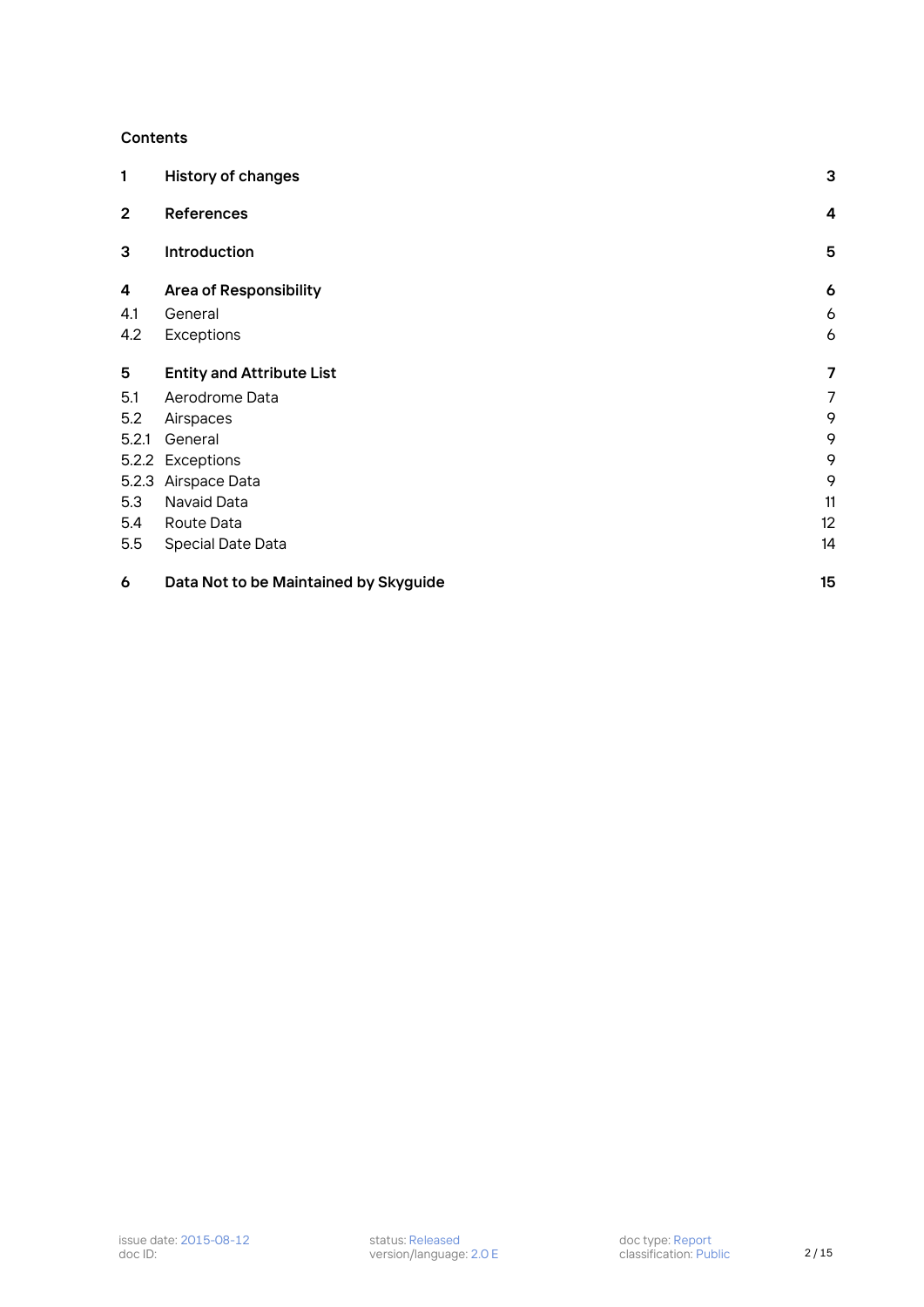## <span id="page-2-0"></span>**1 History of changes**

| Changes        |               |                     |                     |                          |  |  |  |
|----------------|---------------|---------------------|---------------------|--------------------------|--|--|--|
| <b>Version</b> | <b>Status</b> | Date of issue       | <b>Author</b>       | <b>Details</b>           |  |  |  |
| O.1            | Draft         | 2014-10-02          | Wolfgang Graf       | <b>Initial Version</b>   |  |  |  |
| 0.2            | Draft         | 2014-10-31          | Wolfgang Graf       | Update                   |  |  |  |
| 1.0            |               | Released 2014-01-12 | <b>AIM Services</b> |                          |  |  |  |
| 1.1            | Draft         | 2015-08-12          | Wolfgang Graf       | Aerodromes/RWYs extended |  |  |  |
| 2.0            | Released      | 2015-08-12          | <b>AIM Services</b> | See Draft.               |  |  |  |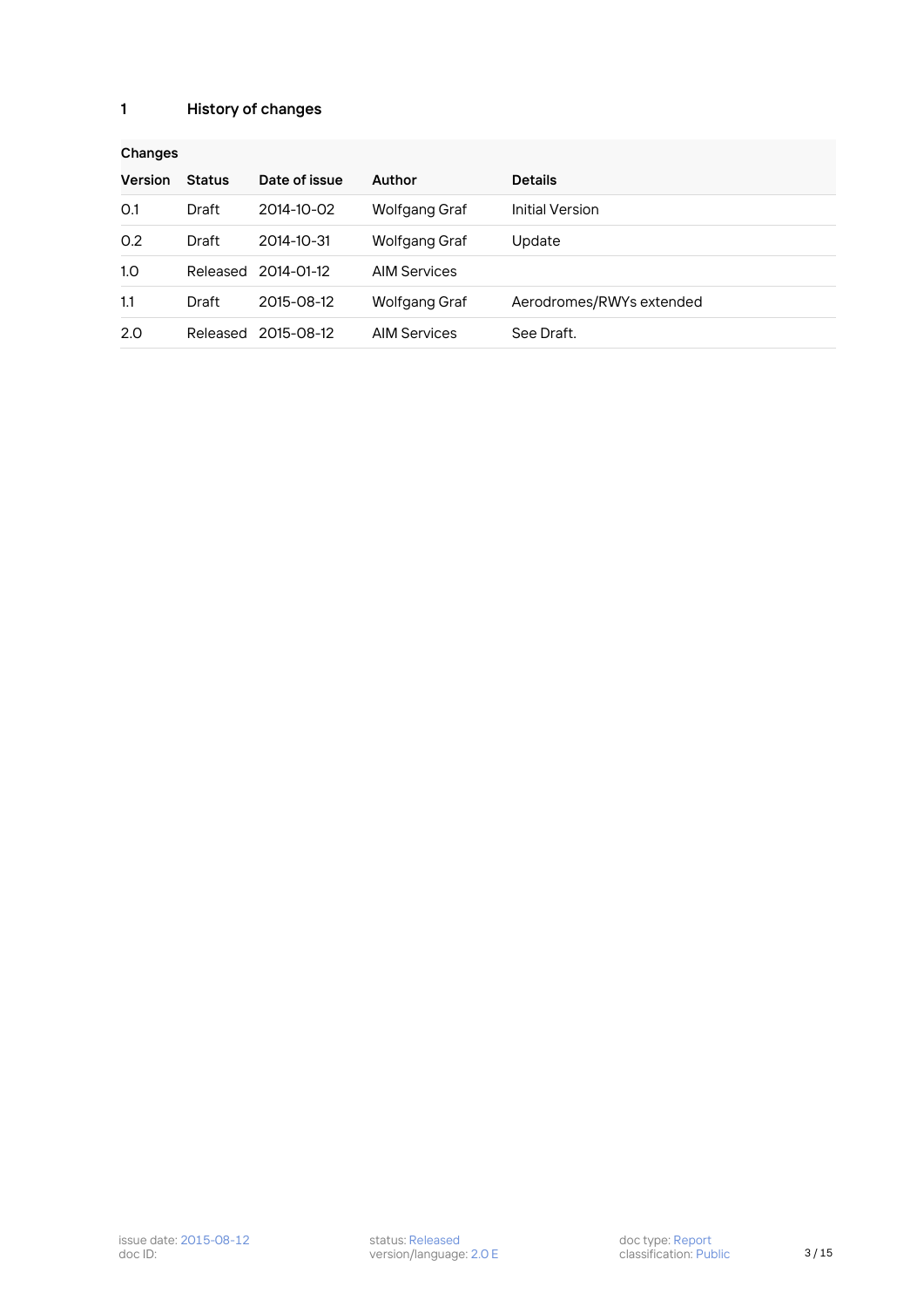### <span id="page-3-0"></span>**2 References**

Following documents have been taken into consideration for the elaboration or have been used as source of the present content:

- Minimum SDO Document EAD
- SIGMA Rules EAD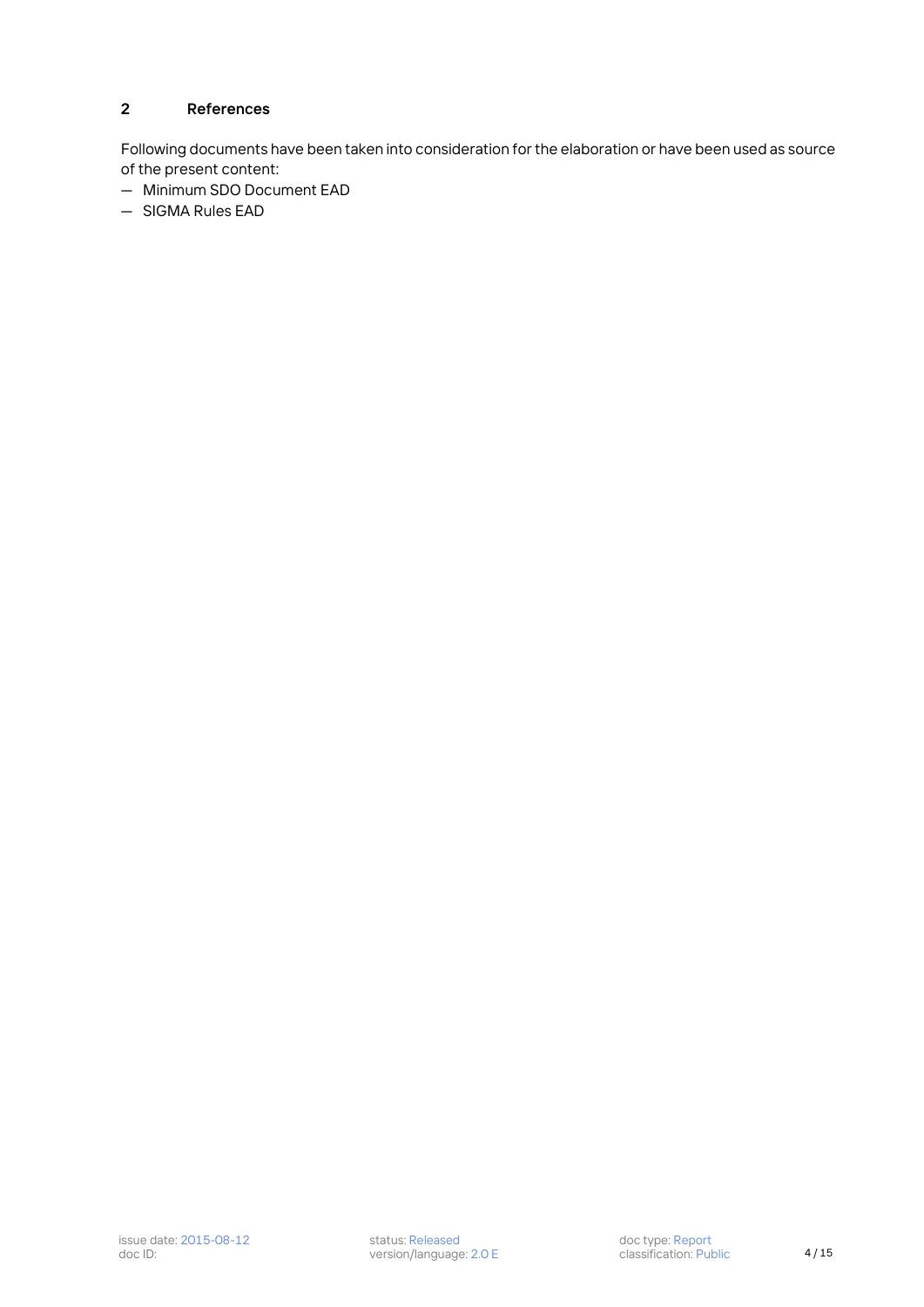#### <span id="page-4-0"></span>**3 Introduction**

This document describes the scope of data from the time when Skyguide becomes accountable for providing data from Switzerland and Principality of Liechtenstein into EAD on own discretion by EAD Pro PC. This document is applicable when the existing Dataset for Switzerland and the Principality of Liechtenstein in EAD was approved by Skyguide and the accountability of operation is transferred from Group EAD to Skyguide.

This document is part of the EAD Agreement between Skyguide and Eurocontrol.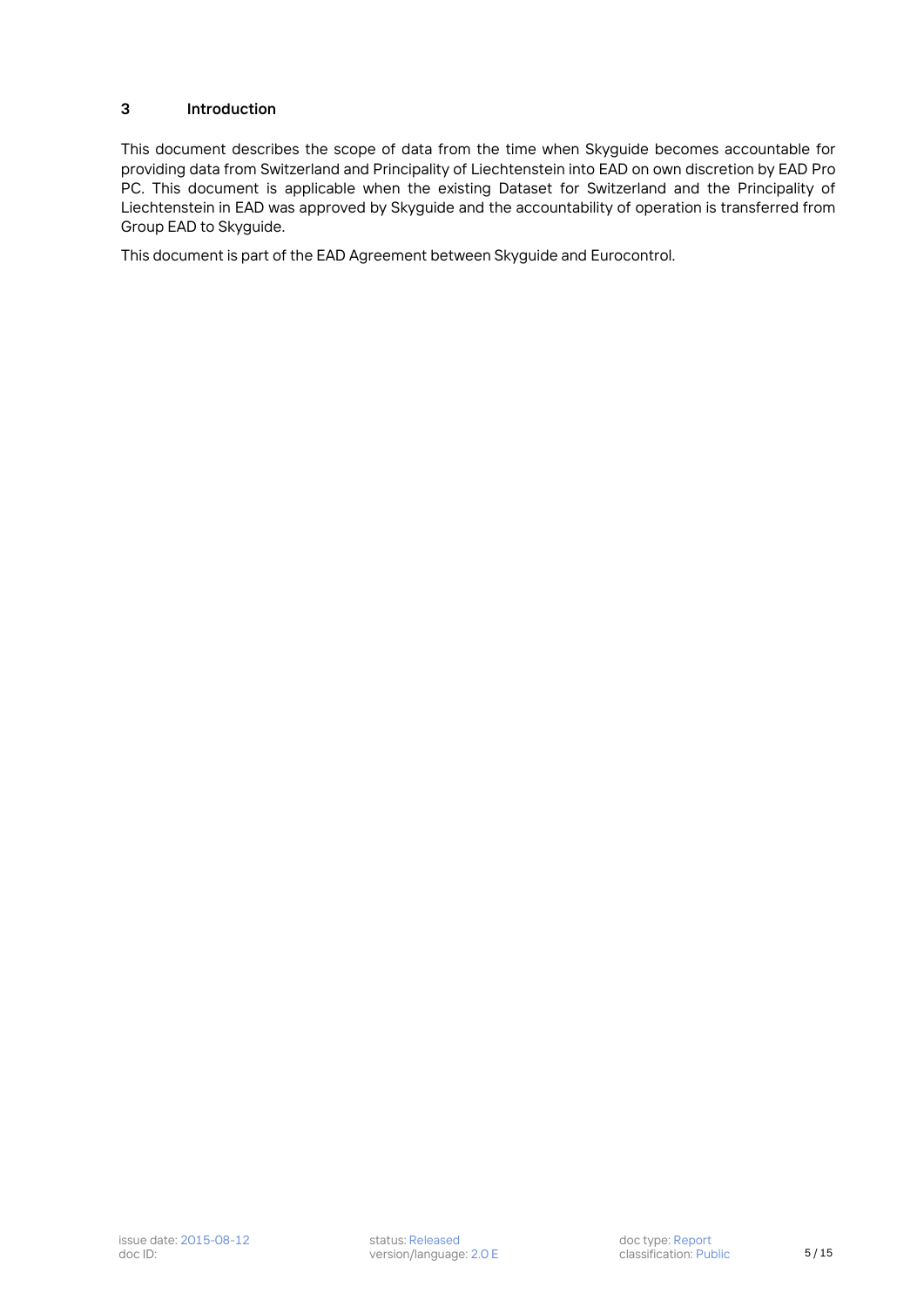#### <span id="page-5-0"></span>**4 Area of Responsibility**

#### <span id="page-5-1"></span>**4.1 General**

The area of responsibility will be inside the country border of Switzerland and the Principality of Liechtenstein including a buffer zone of 5NM outside.

All Features in Delegated Airspaces have to be maintained by the owner of the territory.

Special regulations are stated in Chapter 2.2 "Exceptions".

#### <span id="page-5-2"></span>**4.2 Exceptions**

When Airspaces or Routes are overlapping to another neighborhood country, it is at Skyguide and the appropriate country to clarify the responsibility of this explicit item. As for the initial beginning, Skyguide will accept the situation as it was before between Group EAD and the appropriate countries.

#### — **TMA/CTR Bâle:**

- Responsibility is at France for data entry.
- **TMA Milano**
	- Responsibility is at Italy for data entry.
- **TMA Zurich**
	- Responsibility is at Switzerland for data entry.
- **TMA/CTR Geneva**
	- Responsibility is at Switzerland for data entry.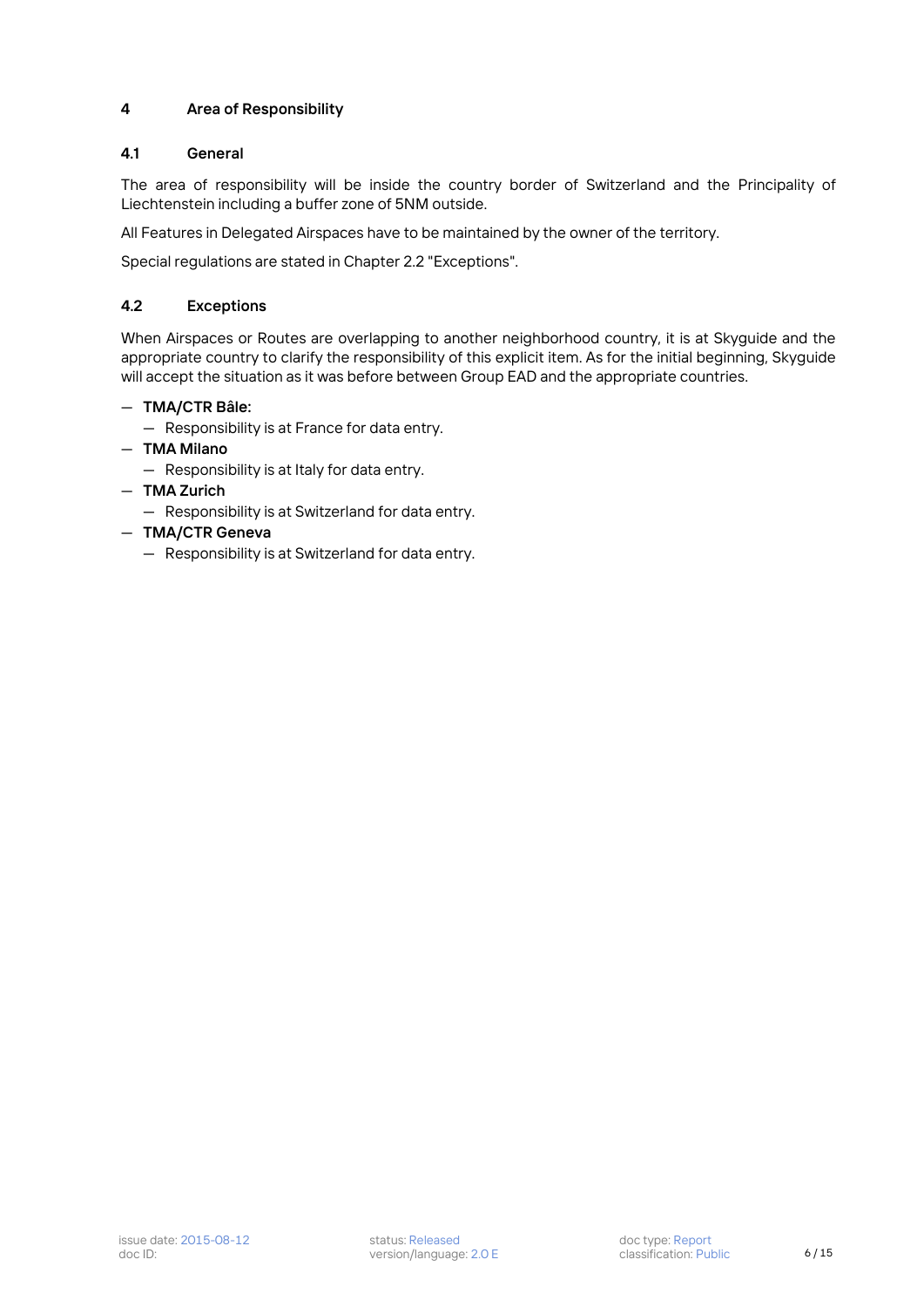#### <span id="page-6-0"></span>**5 Entity and Attribute List**

#### <span id="page-6-1"></span>**5.1 Aerodrome Data**

Skyguide provides only aerodromes inside the country border of Switzerland and the Principality of Liechtenstein.

Following attributes according to Table 1 "Aerodrome Data" of EAD MIN SDO will be maintained, when data is available for Skyguide:

- AD\_HP (Aerodrome / Heliport)
	- CODE\_ID (Identification)
	- TXT\_NAME (Name)
	- CODE ICAO (ICAO Code)
	- CODE\_IATA (IATA Code)
	- CODE\_TYPE (Type)
	- GEO\_LAT (Latitude)
	- GEO\_LONG (Longitude)
	- CODE\_DATUM (Datum)
	- TXT\_NAME\_CITY\_SER (Served city)
	- TXT\_SITE\_DESCRIPTION
	- TXT\_NAME\_AD\_ADMINISTRATION
	- TXT\_REFERENCE\_POINT\_DESCRIPTION
	- VAL\_REF\_T
	- UOM\_REF\_T
	- VAL\_MAG\_VAR
	- DATE\_MAG\_VAR
	- VAL\_MAG\_VAR\_CHG
	- VAL\_TRANSITION\_ALT
	- UOM\_TRANSITION\_ALT
	- TXT\_ALTIMETER\_CHECK\_LOCATION
	- AD\_HP\_COLLOCATION (CODE\_ID of host)
	- VAL\_ELEV
	- UOM\_DIST\_VER
- AD\_HP\_ADDRESS
	- CODE\_TYPE
	- TXT\_ADDRESS
- RWY
	- TXT\_DESIG (Designator)
	- VAL\_LEN
	- UOM\_DIM\_RWY
	- VAL\_WID
	- UOM\_DIM\_RWY
	- VAL\_LEN\_STRIP
	- UOM\_DIM\_STRIP
	- VAL\_WID\_STRIP
	- UOM\_DIM\_STRIP
	- SURFACE\_CHARACTERISTICS
		- VAL\_PCN\_CLASS
		- CODE PCN MAX TIRE PRESSURE
		- CODE PCN PAVEMENT TPYE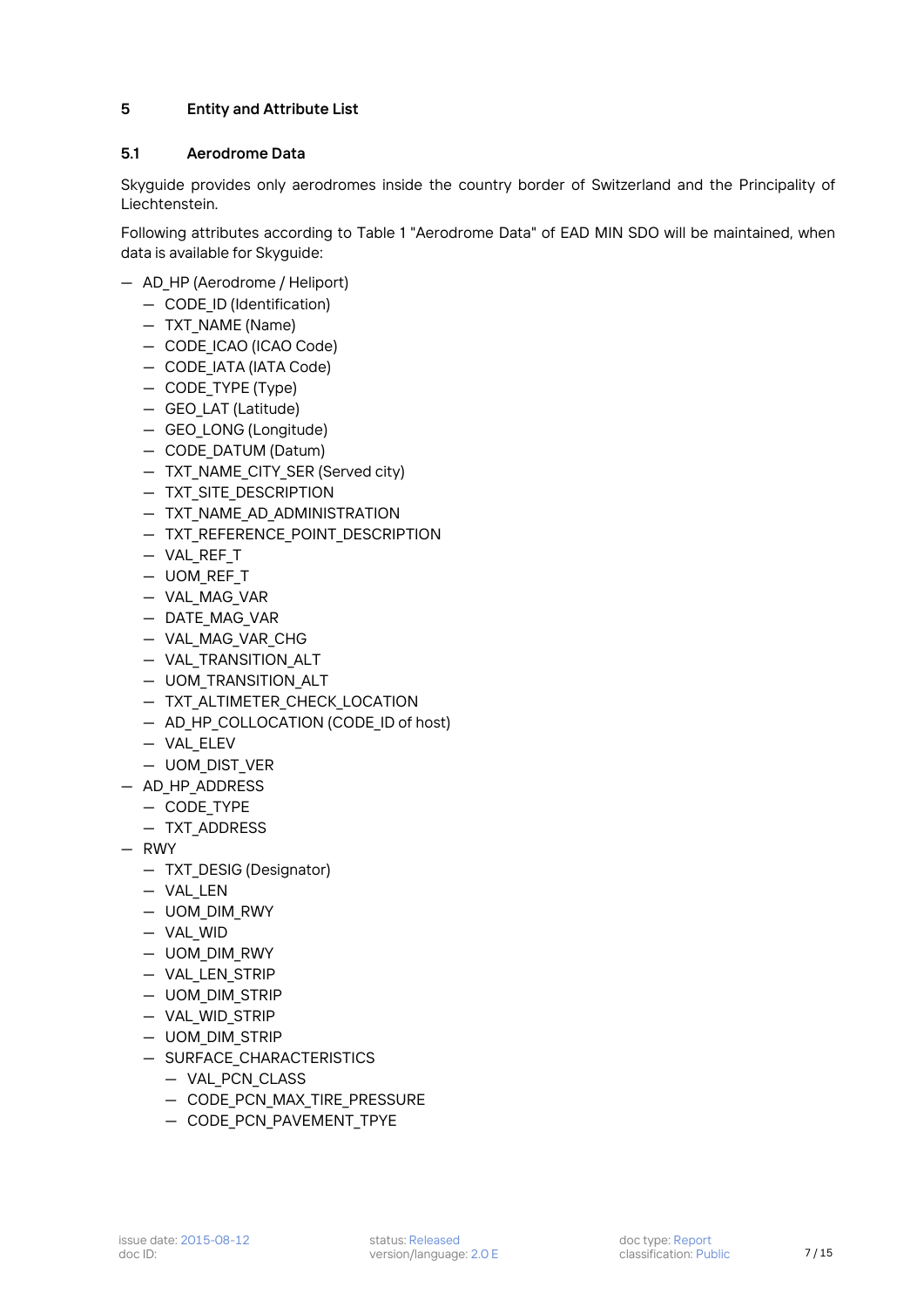- CODE\_PCN\_PAVEMENT\_SUBGRADE
- RWY DIRECTION (RWY direction)
	- TXT\_DESIG (Designator)
	- VAL\_TRUE\_BRG
	- VAL\_MAG\_BRG
- RWY\_CLINE\_POINT
	- CODE\_DATUM
	- GEO\_LAT
	- GEO\_LONG
	- VAL\_ELEV
	- UOM\_DIST\_VER
- AD\_HP USAGE (Flight Class Entity)
- CODE\_USAGE\_LIMITATION (Permission records)
- CODE\_RULE (IFR, VFR, Both)
- CODE\_ORIGIN (NTL, INTL, ANY)
- CODE PURPOSE (Scheduled, Non Sch, Priv)
- CODE\_MIL (Mil, CIV, Private)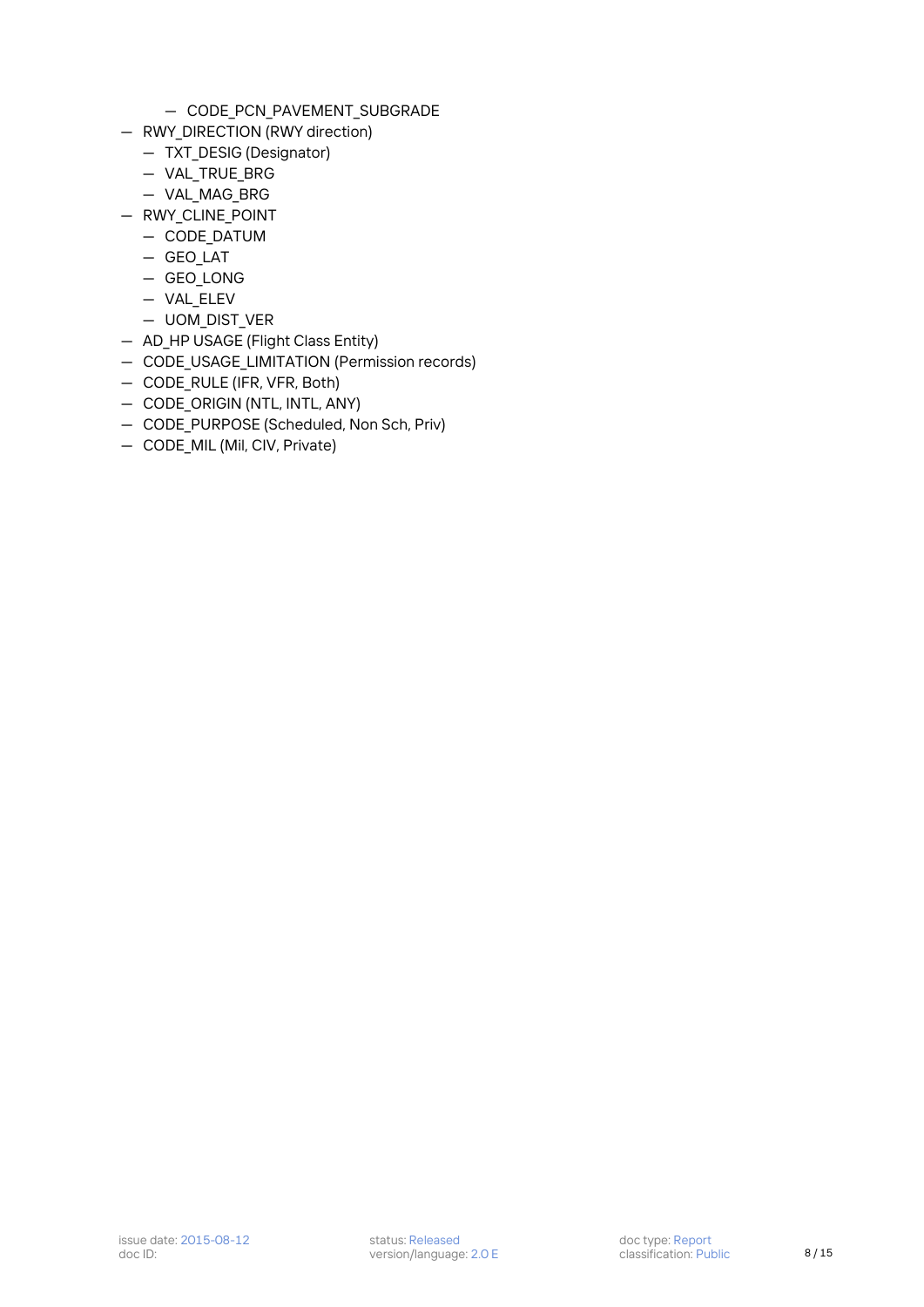#### <span id="page-8-0"></span>**5.2 Airspaces**

#### <span id="page-8-1"></span>**5.2.1 General**

Skyguide provides only airspace data inside the country border of Switzerland and Principality of Liechtenstein.

#### <span id="page-8-2"></span>**5.2.2 Exceptions**

Skyguide does not provide any data of airspace type "FIR", "CTR" and "Radar Sectors" as they will be maintained by Group EAD.

#### <span id="page-8-3"></span>**5.2.3 Airspace Data**

#### $5.2.3.1$ **Attributes**

- AIRSPACE (Airspace)
	- CODE\_TYPE (Type)
	- CODE\_ID (Coded identifier)
	- TXT\_NAME (Name)
	- CODE LOC IND (Location indicator (ICAO Doc. 7910))
	- VAL\_DIST\_VER\_UPPER (Upper Limit)
	- UOM\_DIST\_VER\_UPPER (Unit of measurement (upper limit))
	- CODE DIST VER UPPER (Reference for upper limit)
	- VAL\_DIST\_VER\_LOWER (lower limit)
	- UOM DIST VER LOWER (Unit of measurement (lower limit))
	- CODE DIST VER LOWER (Reference for lower limit)
- AIRSPACE\_VERTEX (Airspace vertex)
	- NO\_SEQ (Sequence number)
	- GEO\_LAT (Latitude)
	- GEO\_LONG (Longitude)
	- CODE\_DATUM (Datum)
	- GEO\_LAT\_ARC (Latitude for arc)
	- GEO\_LONG\_ARC (Longitude for arc)
	- VAL RADIUS ARC (Radius of arc)
	- UOM\_RADIUS\_ARC (Unit of measurement (arc, circle radius))
	- TXT\_RMK (Remark)
- TIMETABLE (Timetable)
	- CODE WORK HR (Working hours)
	- TXT\_RMK\_WORK\_HR (Remark to working hours)
- TIMESHEET (Timesheet)
	- TIME\_HR (time reference system)
	- DATE VALID WEF (Yearly start date)
	- DATE VALID TIL (Yearly end date)
	- CODE\_DAY (Affected day or start of affected period)
	- CODE DAY TIL (End of affected period)
	- TIME\_WEF (Start Time)
	- CODE\_EVENT\_WEF (Start Event)
	- TIME REL EVENT WEF (Start Relative to event)
	- CODE\_COMB\_WEF (Start Interpretation)
	- TIME\_TIL (End Time)
	- CODE EVENT TIL (End Event)
	- TIME\_REL\_EVENT\_TIL (End Relative to event)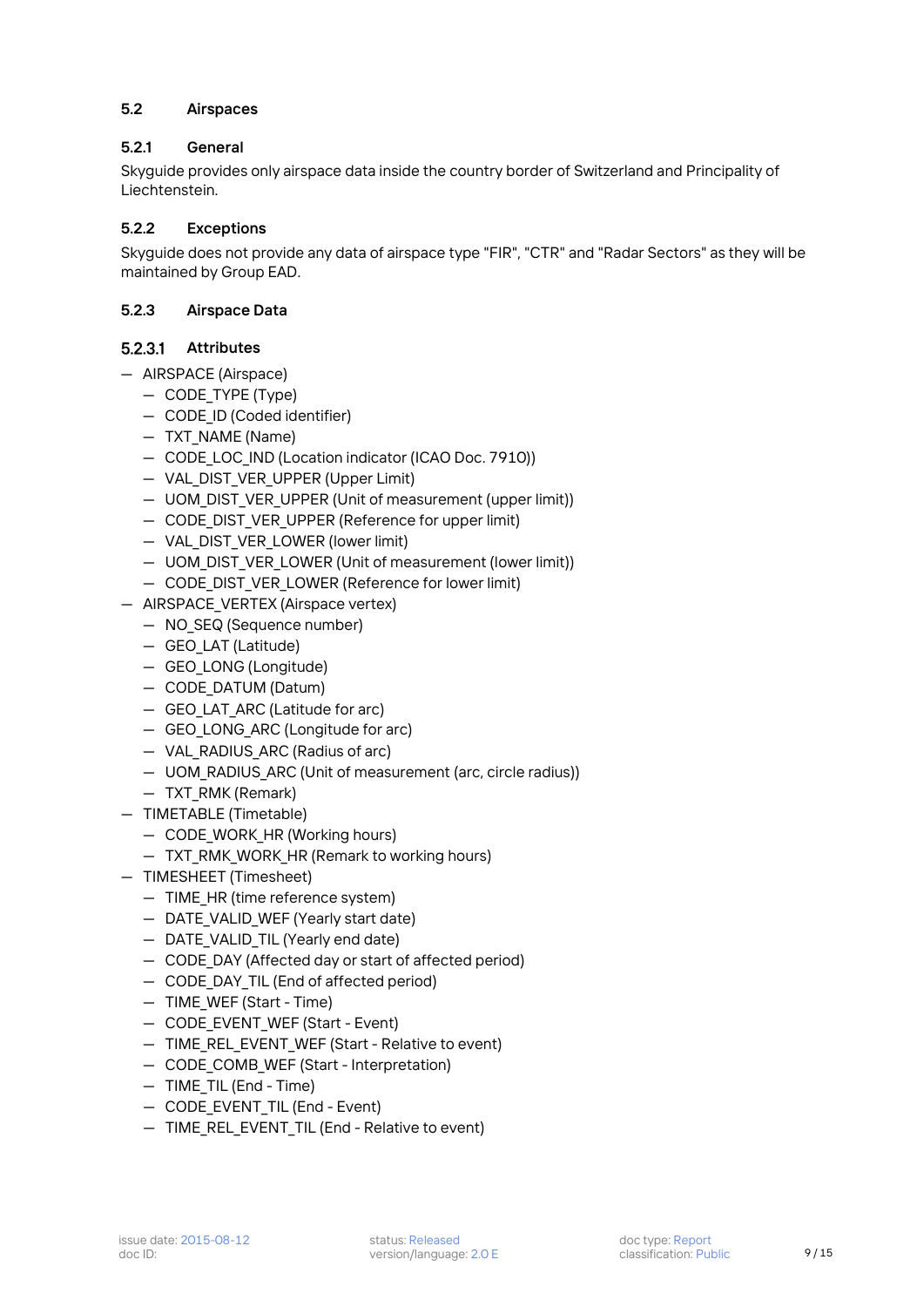— CODE\_COMB\_TIL (End - Interpretation)

### 5.2.3.2 Airspace types

Following Airspace Types will be maintained by Skyguide when data is available and airspace type is existing:

- P (Prohibited Area)
- D (Danger Area)
- R (Restricted Area)
- TMA (Terminal Control Area)
- TMA-P (Part of TMA)
- PART (Part of an airspace (used in airspace association of type BOM))
- CBA (Cross Border Area (FUA))
- D-AMC (AMC Manageable Danger Area))
- R-AMC (AMC Manageable Restricted Area))
- RCA (Reduced Co-ordination Area (FUA))
- TRA (Temporary Reserved Area (FUA))
- TSA (Temporary Segregated Area (FUA))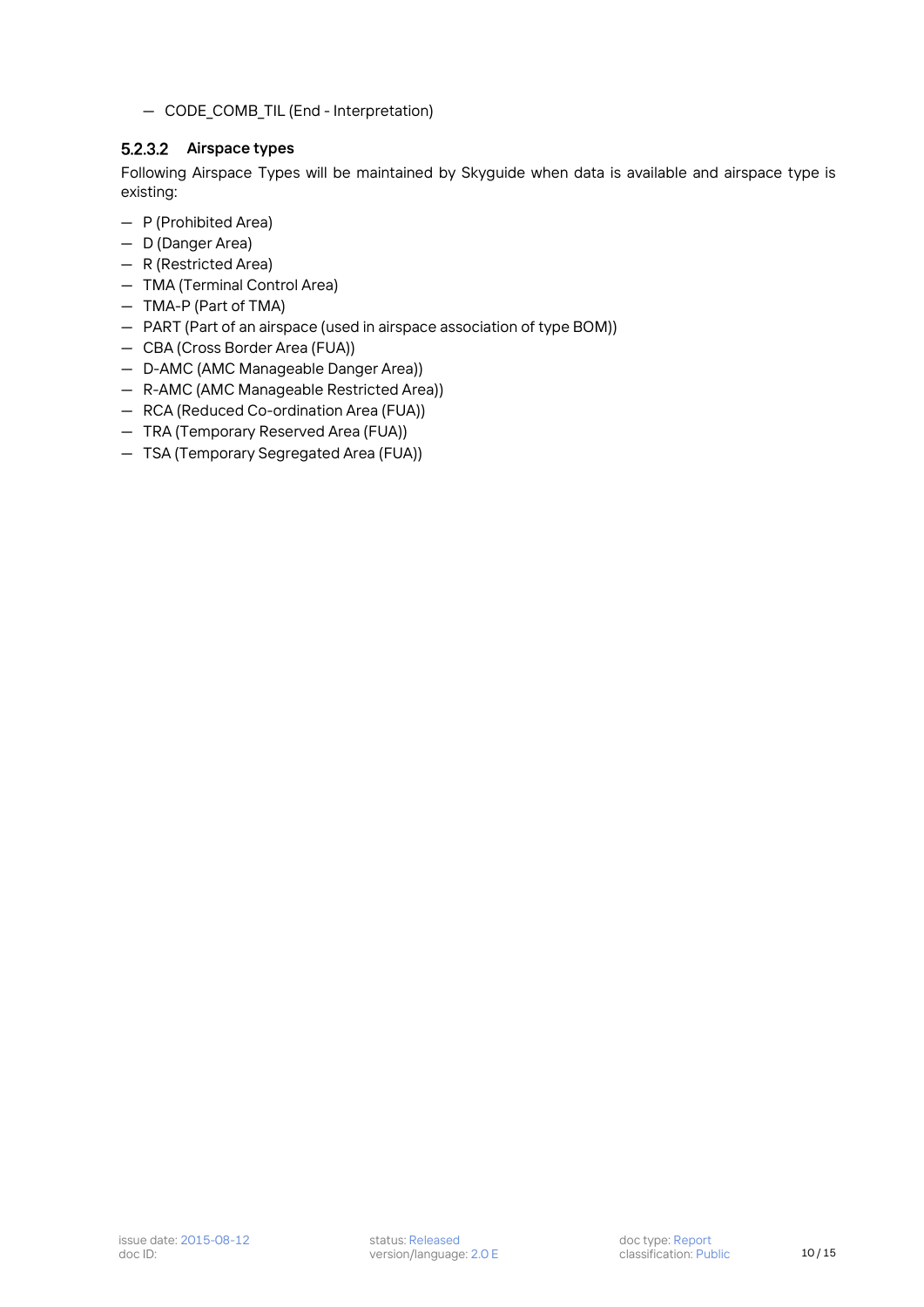#### <span id="page-10-0"></span>**5.3 Navaid Data**

Skyguide provides only NAVAIDs inside the country border of Switzerland and the Principality of Liechtenstein.

Following attributes according to Table 4 "Navaid Data" of EAD MIN SDO will be maintained, when data is available for Skyguide:

- VOR
	- CODE\_ID (Identification)
	- GEO\_LAT (Latitude)
	- GEO\_LONG (Longitude)
	- TXT\_Name (Name)
	- CODE\_Type (Type)
	- VAL\_FREQ (Frequency)
	- UOM\_FREQ (Unit of measurement (frequency))
	- CODE TYPE NORTH (North reference)
	- CODE\_DATUM (Datum)
- NDB
	- CODE\_ID (Identification)
	- GEO\_LAT (Latitude)
	- GEO\_LONG (Longitude)
	- TXT\_NAME (Name)
	- VAL\_FREQ (Frequency)
	- UOM\_FREQ (Unit of measurement (frequency))
	- CODE\_CLASS (Classification)
	- CODE\_DATUM (Datum)
- DME
	- CODE\_ID (Identification)
	- GEO\_LAT (Latitude)
	- GEO\_LONG (Longitude)
	- TXT\_NAME (Name)
	- CODE CHANNEL (Channel)
	- CODE\_DATUM (Datum)
	- Associated <VOR>TXT\_NAME (Related VOR)
- TACAN
	- CODE\_ID (Identification)
	- GEO\_LAT (Latitude)
	- GEO\_LONG (Longitude)
	- TXT\_NAME (Name)
	- CODE\_CHANNEL (Channel)
	- CODE\_DATUM (Datum)
	- Associated <VOR>TXT\_NAME (Name)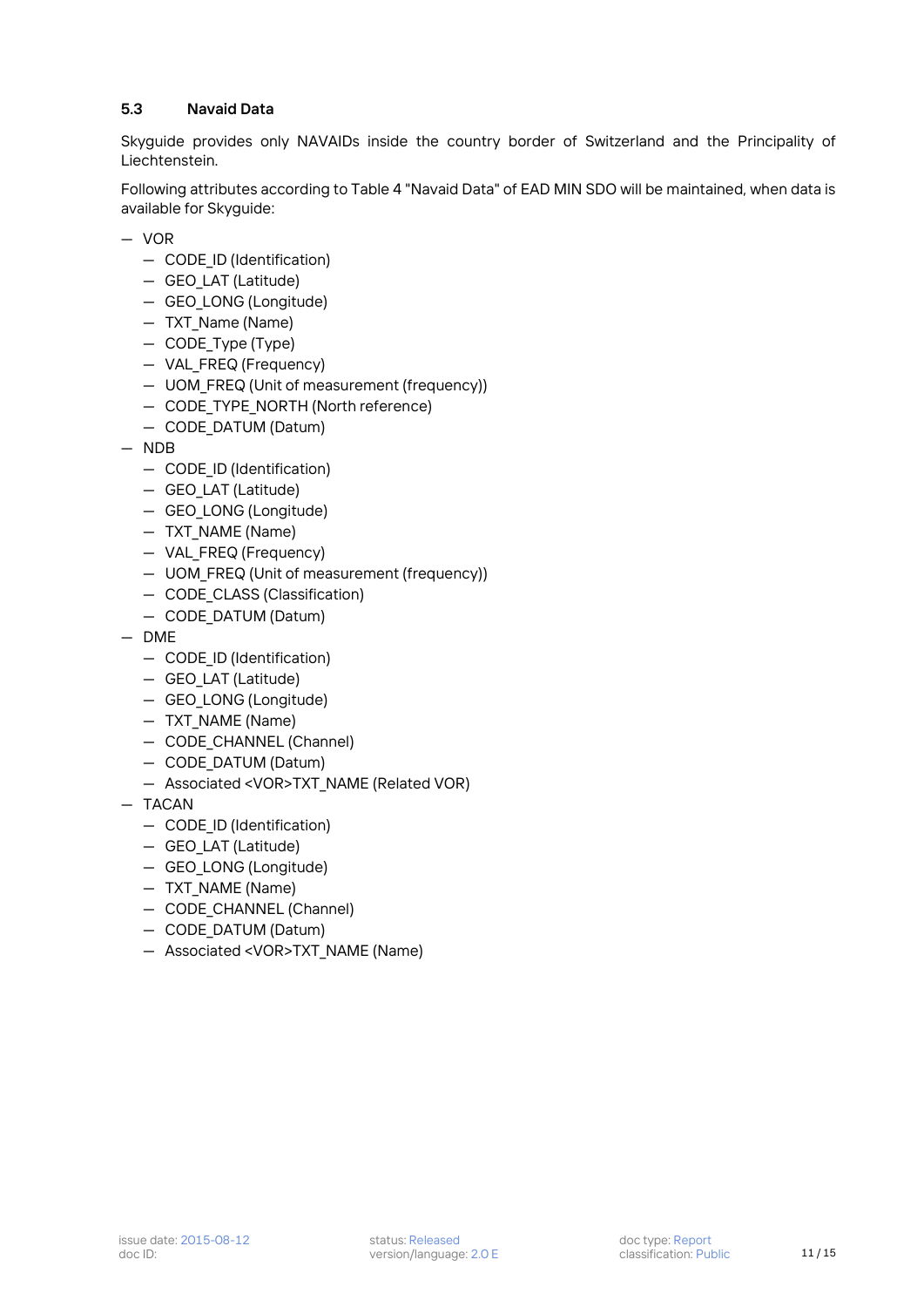#### <span id="page-11-0"></span>**5.4 Route Data**

Skyguide provides only Route data inside the country border of Switzerland and the Principality of Liechtenstein.

Following attributes according to Table 5 "Route Data" of EAD MIN SDO will be maintained, when data is available for Skyguide:

- EN\_ROUTE -RTE (En -route route)
	- TXT\_DESIG (Designator)
	- TXT LOC DESIG (Area designator)
- RTE\_SEG (Route segment)
	- CODE\_TYPE (Type)
	- START-ID (Segment Start)
	- END-ID (Segment End)
	- CODE LVL (Level)
	- VAL\_DIST\_VER\_UPPER
	- UOM\_DIST\_VER\_UPPER
	- VAL\_DIST\_VER\_LOWER
	- UOM\_DIST\_VER\_LOWER
	- CODE\_DIST\_VER\_LOWER
	- CODE\_DIST\_VER\_UPPER
	- CODE INTL (Route classification)
	- CODE REP ATC START (ATC report at start point)
	- CODE REP ATC END ATC report at end point)
	- VAL\_LEN (Length)
	- UOM\_DIST (Unit of measurement (horizontal distance))
	- VAL TRUE TRACK (Initial true track)
	- VAL\_MAG\_TRACK (Initial magnetic track)
	- VAL REVERS TRUE TRACK (Reverse initial true track)
	- VAL REVERS MAG TRACK (Reverse initial magnetic track)
	- TXT RMK (Remark)
- RTE\_SEG\_USE (Route segment)
	- CODE\_RTE\_AVBAL
	- NO\_SEQ
	- CODE\_DIR
	- TXT\_RMK (Remark)
- RTE\_SEG\_USE\_LVL
	- VAL\_DIST\_VER\_UPPER
	- UOM\_DIST\_VER\_UPPER
	- VAL\_DIST\_VER\_LOWER
	- UOM\_DIST\_VER\_LOWER
- TIMETABLE (Timetable)
	- CODE WORK HR (Working hours)
	- TXT RMK WORK HR (Remark to working hours)
- TIMESHEET (Timesheet)
	- CODE TIME REF (Time reference system)
	- DATE VALID WEF (Yearly start date)
	- DATE VALID TIL (Yearly end date)
	- CODE\_DAY (Affected day or start of affected period)
	- CODE DAY TIL (End of affected period)
	- TIME\_WEF (Start Time)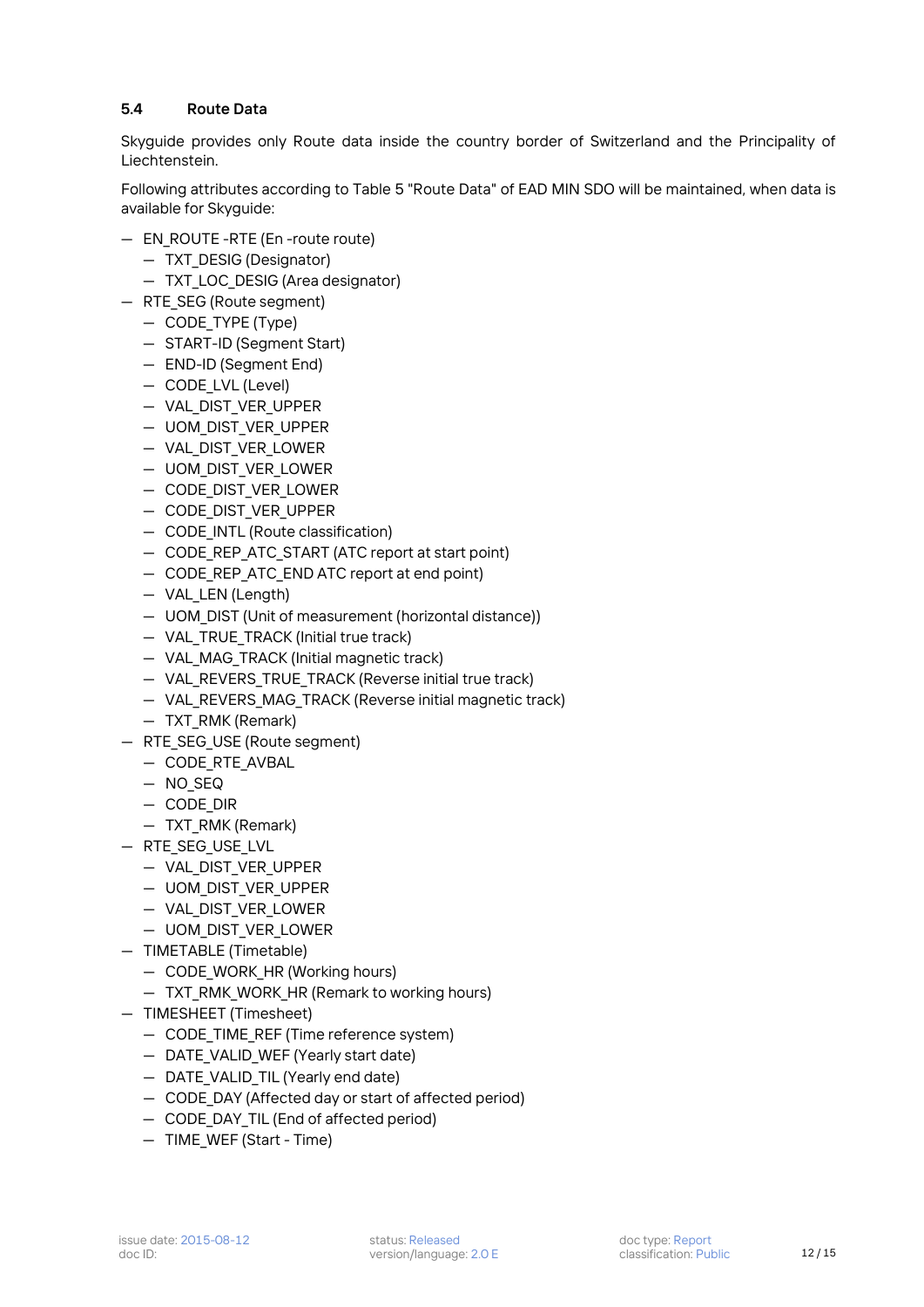- CODE\_EVENT\_WEF (Start Event)
- TIME\_REL\_EVENT\_WEF (Start Relative to event)
- CODE\_COM\_WEF (Start Interpretation)
- TIME\_TIL (End Time)
- CODE\_EVENT\_TIL (End Event)
- TIME REL EVENT TIL (End Relative to event)
- CODE\_COM\_TIL (End Interpretation)
- DESIGNATED POINT (Designated point)
	- CODE\_TYPE (Type)
	- CODE\_ID (Identification)
	- GEO\_LAT (Latitude)
	- GEO\_LONG (Longitude)
	- CODE\_DATUM (Datum)
	- TXT\_NAME (Name)
	- TXT\_REMK (Remark)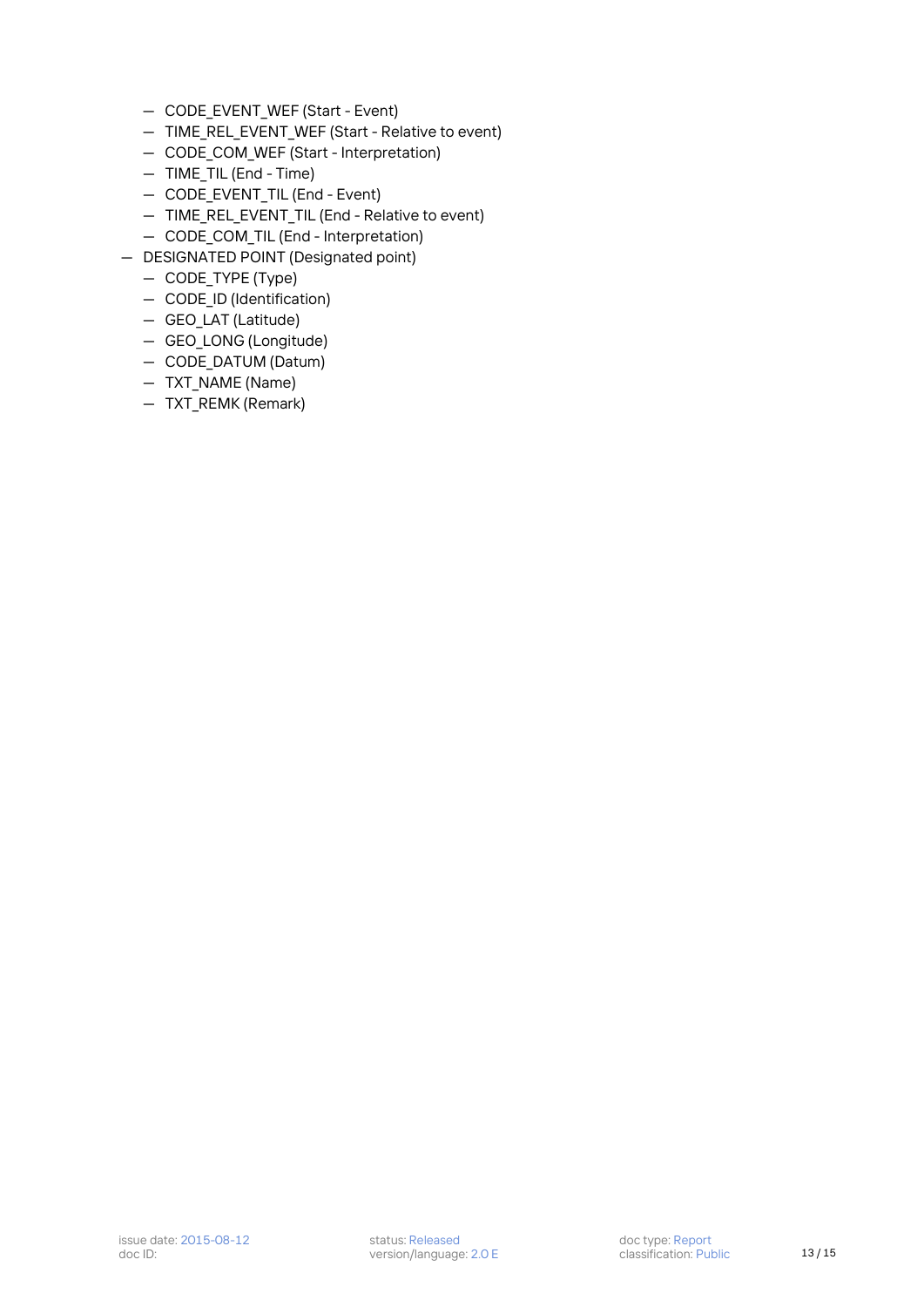#### <span id="page-13-0"></span>**5.5 Special Date Data**

Skyguide provides only Special Date Data inside the country border of Switzerland and the Principality of Liechtenstein.

Following attributes according to Table 6 "Special Date Data" of EAD MIN SDO will be maintained, when data is available for Skyguide:

- CODE\_TYPE
- DATE\_DAY
- DATE\_YEAR